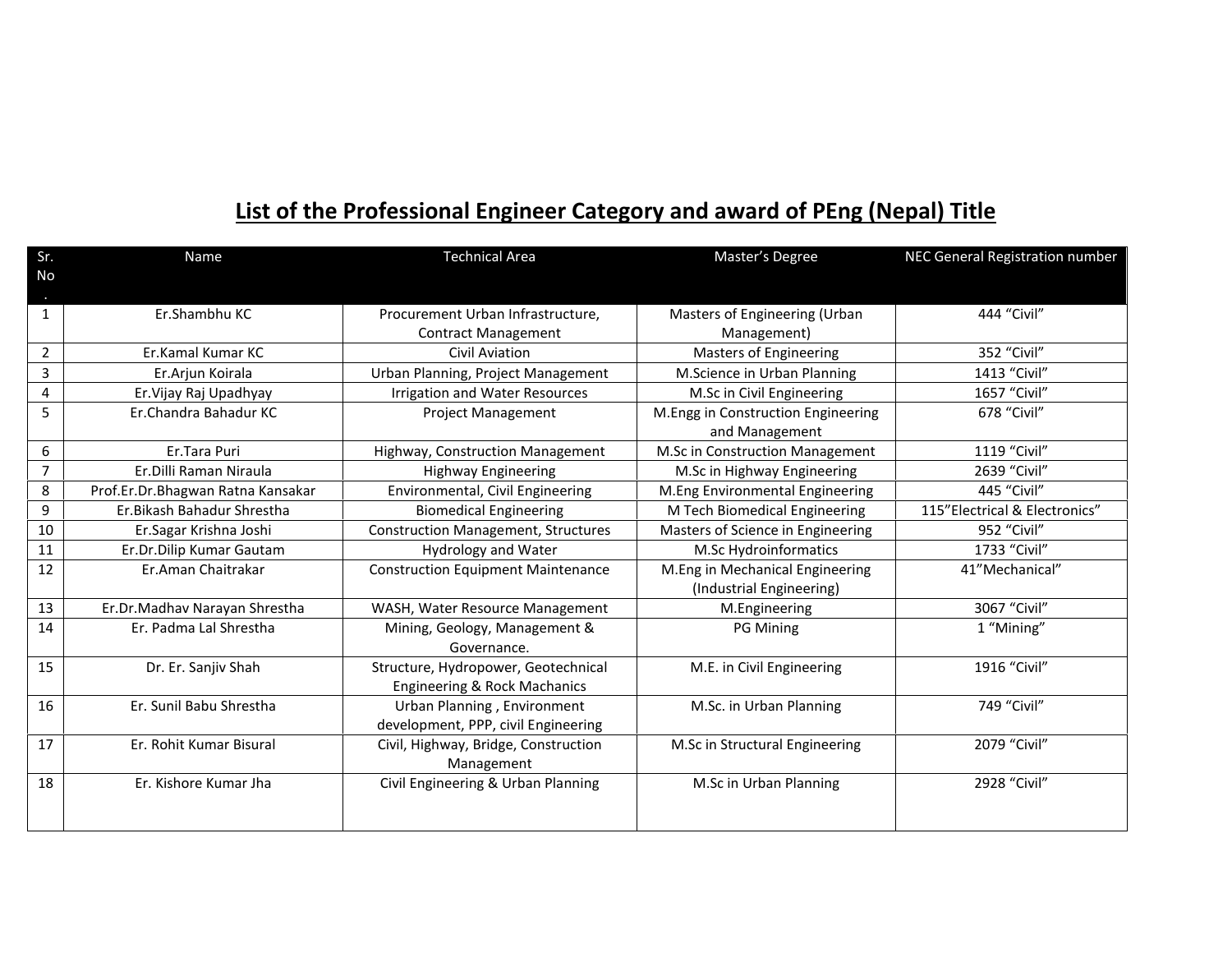| Sr. | Name                           | <b>Technical Area</b>                                                                                                                            | Master's Degree                                                                            | NEC General Registration number |
|-----|--------------------------------|--------------------------------------------------------------------------------------------------------------------------------------------------|--------------------------------------------------------------------------------------------|---------------------------------|
| No  |                                |                                                                                                                                                  |                                                                                            |                                 |
| 19  | Er. Bhim Prasad Upadhyaya      | Rural Infrastructure Development                                                                                                                 | M.Sc in Natural Resource<br>Management                                                     | 333 "Civil"                     |
| 20  | Er. Tulasi Prasad Sitaula      | Building, Highway, Structure, Construction<br>Management                                                                                         | M.Tech in Building Science and<br><b>Construction Management</b>                           | 154 "Civil"                     |
| 21  | Er. Satya Narayan Shah         | Mechanical & Industrial Engineering,<br>Capacity Building and Change<br>Management, Procurement & Contract<br>Management, Maintenance Management | M.Sc in Manufacturing Engineering &<br>Management                                          | 28 "Mechanical"                 |
| 22  | Dr.Er. Jagat Kumar Bhusal      | Hydrology                                                                                                                                        | Master in Hydrology                                                                        | 1970 "Civil"                    |
| 23  | Er Mukti Gautam                | Highway, Bridge, Construction &<br>Maintenance                                                                                                   | M.Sc in Structural Engineering / M.Sc<br>in Civil Engineering (Specialised in<br>Highways) | 1184 "Civil"                    |
| 24  | Er. Pramendra Krishna Shrestha | Civil Engineering                                                                                                                                | M.Sc in Construction Management                                                            | 755 "Civil"                     |
| 25  | Er Shiva Raj Adhikari          | Highway, Bridge, Construction &<br>Maintenance                                                                                                   | M.Tech in Building Science and<br><b>Construction Management</b>                           | 193 "Civil"                     |
| 26  | Er.Madan Sharma                | <b>Structural Engineering &amp; Procurement</b><br>Management                                                                                    | M.Sc in Structural Engineering                                                             | 968 "Civil"                     |
| 27  | Er. Dilli Bahadur Singh        | Civil, Hydropower, Engineering &<br>Technology Management, Environmental<br>Engineering                                                          | Master of Engineering & Technology<br>Management                                           | 2701 "Civil"                    |
| 28  | Er. Bhoj Bahadur Dhakal        | Highway Engineering, Slope Stability, Road<br>Pavement                                                                                           | M.Sc in Geotechnical Engineering                                                           | 2771 "Civil"                    |
| 29  | Er. Shiva Hari Sapkota         | Planning, Procurement, Road Construction<br>& Maintenance                                                                                        | M.Sc in Civil Engineering                                                                  | 446 "Civil"                     |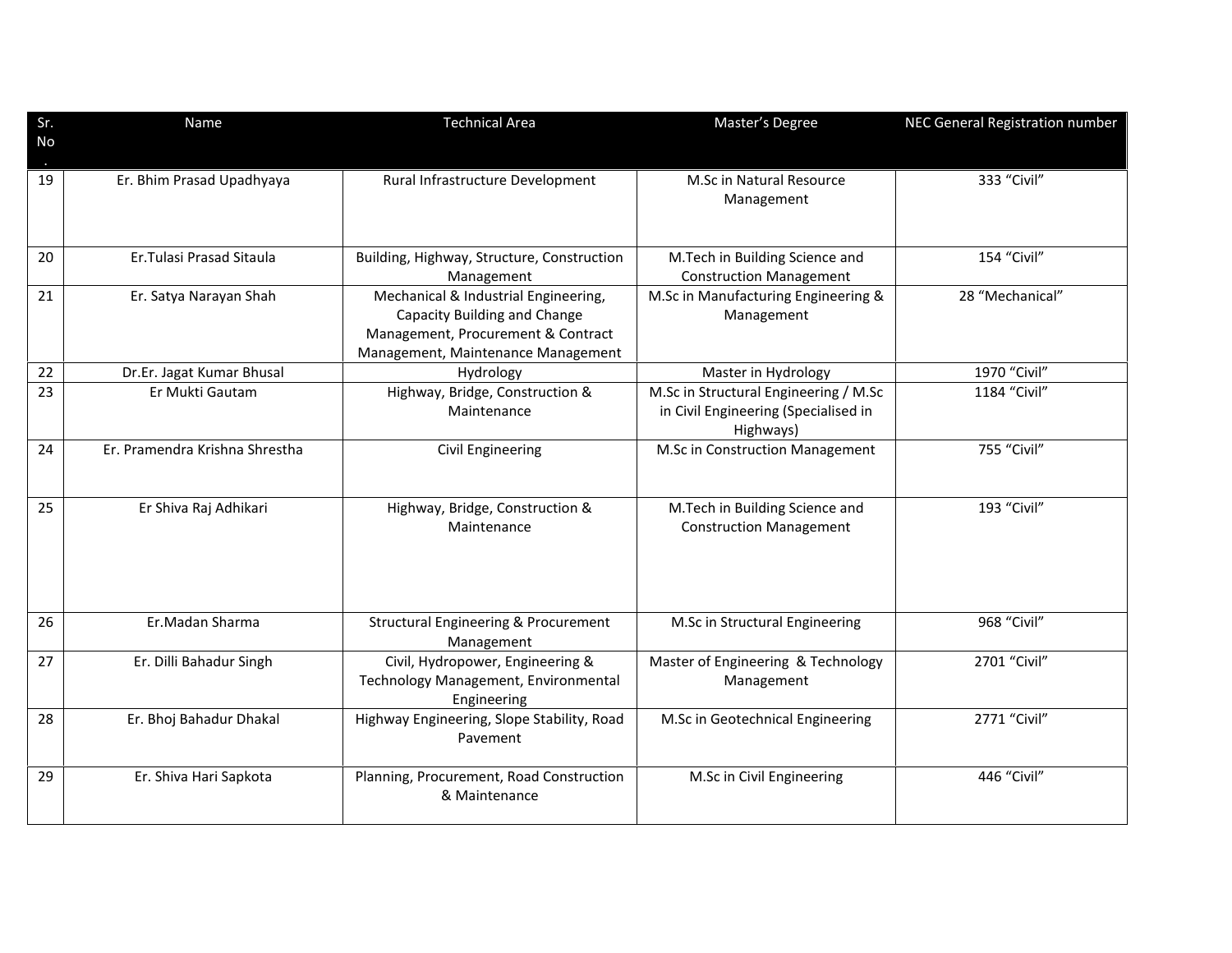| Sr. | Name                         | <b>Technical Area</b>                         | Master's Degree                        | NEC General Registration number |
|-----|------------------------------|-----------------------------------------------|----------------------------------------|---------------------------------|
| No  |                              |                                               |                                        |                                 |
|     |                              |                                               |                                        |                                 |
| 30  | Er. Ram Krishna Sapkota      | Project development & Management,             | M.Sc in Environmental Engineering      | 404 "Civil"                     |
|     |                              | Environment assessment, Public                |                                        |                                 |
|     |                              | procurement and Contract Management           |                                        |                                 |
| 31  | Er. Prakash Bhakta Upadhyaya | Highway, Bridge, Railway Engineering          | M.Sc in Civil Engineering              | 675 "Civil"                     |
| 32  | Er. Ram Bindu Shrestha       | Project Management, Road Engineering,         | M.Sc in Civil & Industrial Engineering | 663 "Civil"                     |
|     |                              | building construction                         |                                        |                                 |
| 33  | Er. Dipak Shrestha           | Road Engineering, Bridge Engineering          | Master in Geotechnical Engineering     | 180 "Civil"                     |
| 34  | Er. Kailash Kumar Shrestha   | <b>Highway Engineering</b>                    | M.Sc in Construction Management        | 2290 "Civil"                    |
| 35  | Dr. Er. Purushotam Dangol    | Civil / Structural Engineering                | M.Sc in Civil Engineering              | 3433 "Civil"                    |
| 36  | Er. Dhruba Raj Thapa         | Construction Management,                      | M.Sc in Construction Management        | 1548 "Civil"                    |
|     |                              | Concrete/Cement Technology                    |                                        |                                 |
| 37  | Er.Dr.Surendra Shrestha      | <b>Electronics and Computer Engineering</b>   | M.Sc in Automatic                      | 14 "Elex&Telecomm"              |
|     |                              |                                               | Telecommunication                      |                                 |
| 38  | Er.Subodh Sharma             | <b>Electrical Engineering</b>                 | M.E in Electrical Engineering          | 303 "Electrical"                |
| 39  | Er.Hari Ram Acharya          | Construction Equipment operation &            | M.E in Mechanical Engineering          | 96 "Mechanical"                 |
|     |                              | Maintenance Management                        |                                        |                                 |
| 40  | Er.Dr.Shivajee Yadav         | Civil, Highway                                | M.Sc in Civil Engineering              | 4648 "Civil"                    |
| 41  | Er.Uma Shankar Shah          | Building Design, Irrigation Structure Design, | M.Sc in Structural Engineering         | 1787 "Civil"                    |
|     |                              | Bridge, Suspension Bridge                     |                                        |                                 |
| 42  | Er.Saroj Kumar Upadhyay      | Project Management of Major Projects,         | M.Sc. in Civil Engineering             | 298 "Civil"                     |
|     |                              | Hydro Power with (BOOT) Model, High           |                                        |                                 |
|     |                              | Voltage Transmission Line & Sub Station       |                                        |                                 |
|     |                              | Projects Under (PPP) Model, Participatory     |                                        |                                 |
|     |                              | Management for Game Changer Project.          |                                        |                                 |
| 43  | Er.Khemraj Sharma            | Agri-Irrigation, Land & Water Resources       | M.Sc. in Agriculture Engineering       | 16 "Ari-Irrigation"             |
|     |                              | Management                                    |                                        |                                 |
| 44  | Dr.Er.Padma Bahadur Shahi    | Highway Engineering, Traffic and              | M.Sc. in Highway Engineering           | 161 "Civil"                     |
|     |                              | <b>Transportation Engineering</b>             |                                        |                                 |
| 45  | Er. Ananta Acharya           | Highway and Railway Engineering with          | M.Sc. in Structural Engineering        | 969 "Civil"                     |
|     |                              | related structures such as Bridges and        |                                        |                                 |
|     |                              | retaining structures.                         |                                        |                                 |
| 46  | Er.Indra Lal Pradhan         | Highway Planning and Design,                  | M.E. in Civil/Transportation and       | 982 "Civil"                     |
|     |                              | Transportation Engineering, Construction      | Geotechnical)                          |                                 |
|     |                              | Management                                    |                                        |                                 |